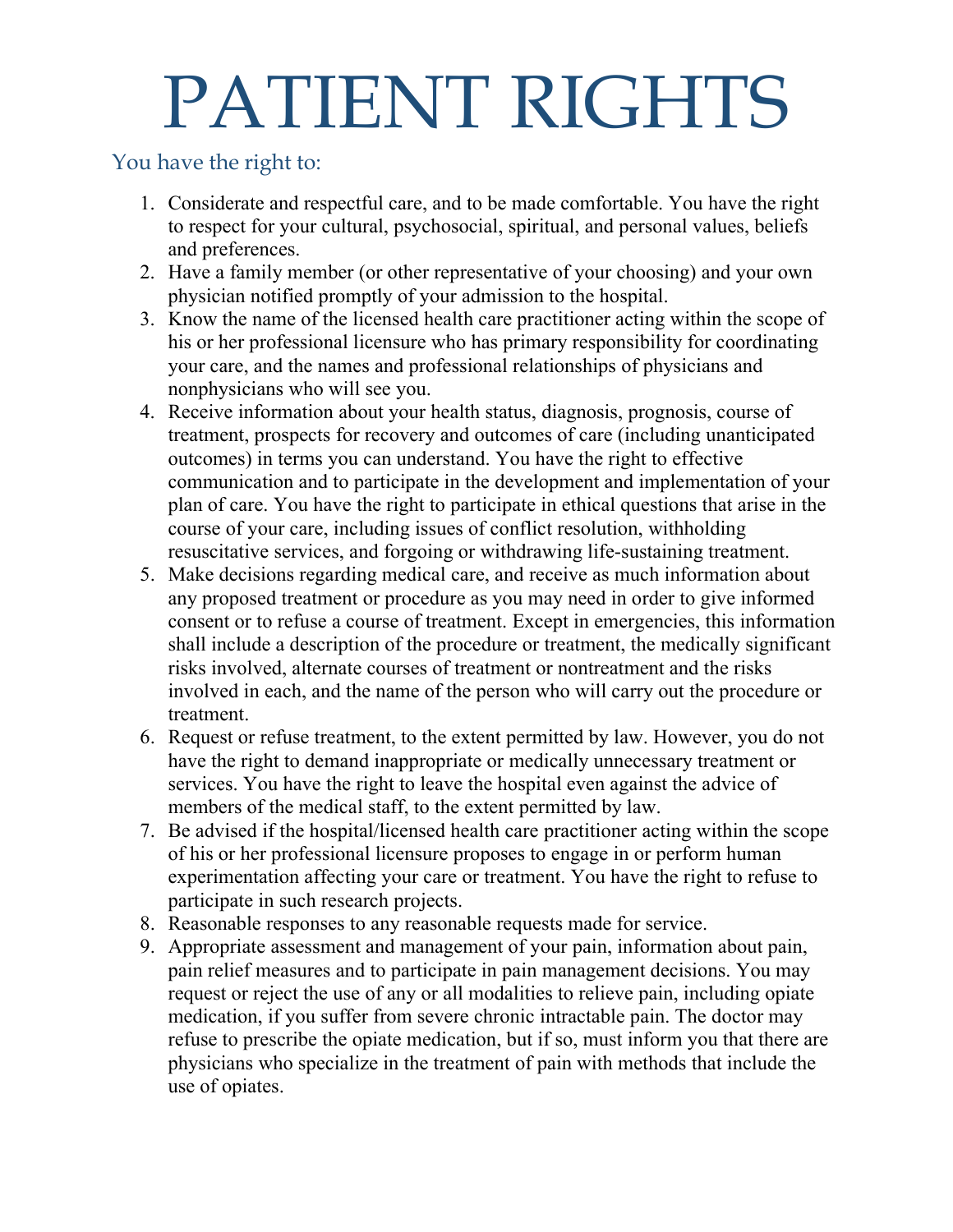## PATIENT RIGHTS

- 10. Formulate advance directives. This includes designating a decision maker if you become incapable of understanding a proposed treatment or become unable to communicate your wishes regarding care. Hospital staff and practitioners who provide care in the hospital shall comply with these directives. All patients' rights apply to the person who has legal responsibility to make decisions regarding medical care on your behalf.
- 11.Have personal privacy respected. Case discussion, consultation, examination and treatment are confidential and should be conducted discreetly. You have the right to be told the reason for the presence of any individual. You have the right to have visitors leave prior to an examination and when treatment issues are being discussed. Privacy curtains will be used in semi-private rooms.
- 12.Confidential treatment of all communications and records pertaining to your care and stay in the hospital. You will receive a separate "Notice of Privacy Practices" that explains your privacy rights in detail and how we may use and disclose your protected health information.
- 13.Receive care in a safe setting, free from mental, physical, sexual or verbal abuse and neglect, exploitation or harassment. You have the right to access protective and advocacy services including notifying government agencies of neglect or abuse.
- 14.Be free from restraints and seclusion of any form used as a means of coercion, discipline, convenience or retaliation by staff.
- 15.Reasonable continuity of care and to know in advance the time and location of appointments as well as the identity of the persons providing the care.
- 16.Be informed by the physician, or a delegate of the physician, of continuing health care requirements and options following discharge from the hospital. You have the right to be involved in the development and implementation of your discharge plan. Upon your request, a friend or family member may be provided this information also.
- 17.Know which hospital rules and policies apply to your conduct while a patient.
- 18.Designate a support person as well as visitors of your choosing, if you have decision-making capacity, whether or not the visitor is related by blood, marriage, or registered domestic partner status, unless:
	- No visitors are allowed.
	- The facility reasonably determines that the presence of a particular visitor would endanger the health or safety of a patient, a member of the health facility staff, or other visitor to the health facility, or would significantly disrupt the operations of the facility.
	- You have told the health facility staff that you no longer want a particular person to visit.

However, a health facility may establish reasonable restrictions upon visitation, including restrictions upon the hours of visitation and number of visitors. The